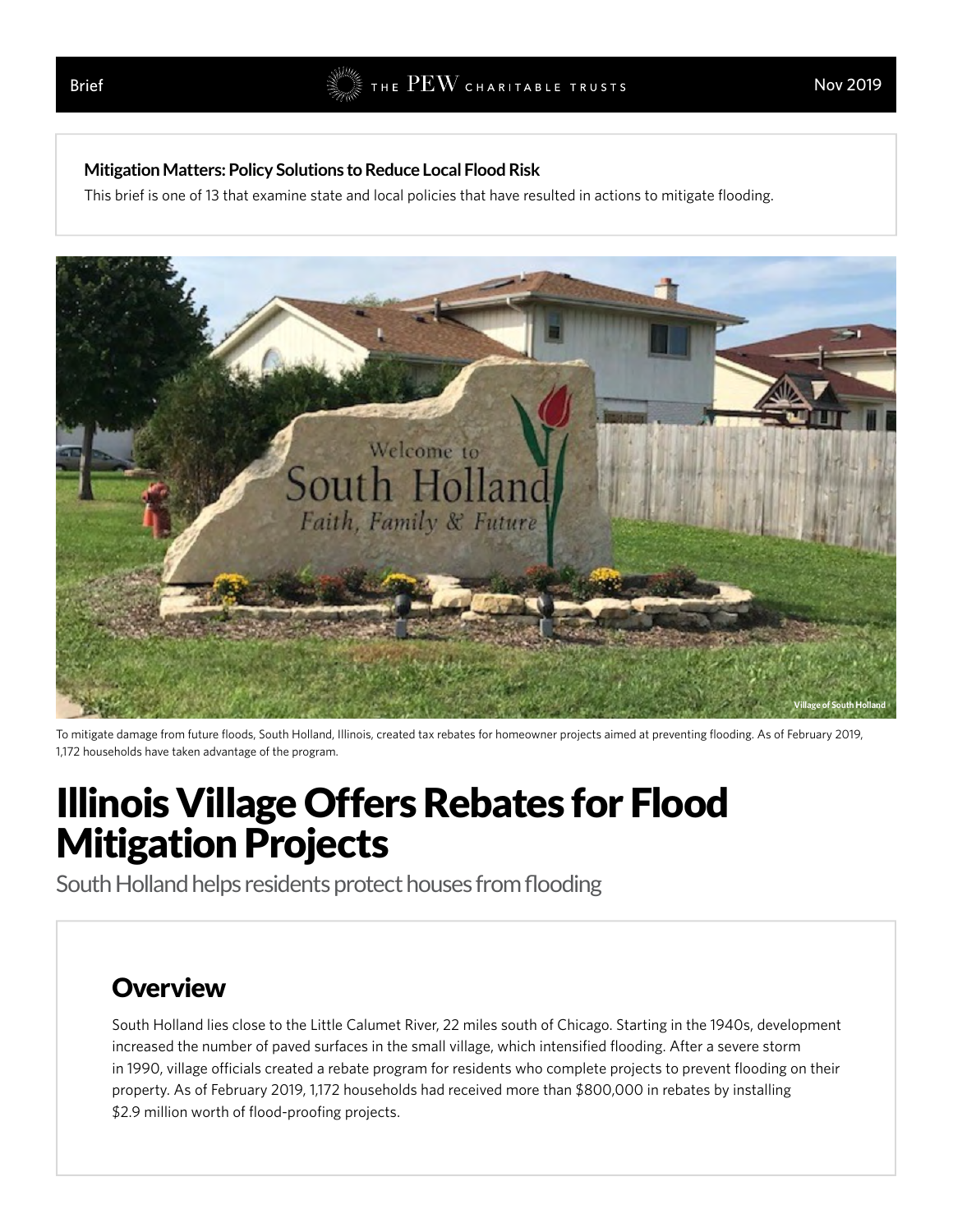#### Why Do Paved Surfaces Increase Flooding?

In natural conditions, rain is absorbed by the soil and returns to groundwater systems. But when soil is paved over with roads, parking lots, or sidewalks, the water is unable to return to the ground and flows instead to ditches, streams, or stormwater systems, often at accelerated rates. During intense storms, these systems can become overwhelmed, causing flooding.

Source: United States Geological Survey, "Impervious Surfaces and Flooding," [https://www.usgs.gov/special-topic/](https://www.usgs.gov/special-topic/water-science-school/science/impervious-surfaces-and-flooding?qt-science_center_objects=0#qt-science_center_objects) [water-science-school/science/impervious-surfaces-and-flooding?qt-science\\_center\\_objects=0#qt-science\\_center\\_](https://www.usgs.gov/special-topic/water-science-school/science/impervious-surfaces-and-flooding?qt-science_center_objects=0#qt-science_center_objects) [objects](https://www.usgs.gov/special-topic/water-science-school/science/impervious-surfaces-and-flooding?qt-science_center_objects=0#qt-science_center_objects)

### Population growth means more need for mitigation

South Holland is vulnerable to flooding from the Little Calumet River, which flows through the village; Thorn Creek on the southeast side; and the Calumet Union Drainage Ditch on the west side. When water rises over the banks, it floods the surrounding area.<sup>1</sup>

Before the 1940s, developers in South Holland kept a cautious distance from land near rivers because of its marshlike conditions. However, when the village began to grow, development of vacant areas became a priority. In the 1970s, local officials passed regulations requiring that new buildings in the flood plain be elevated.<sup>2</sup> Although the regulations slowed development, some building continued in high-risk areas. Over time, open agricultural land gave way to paved surfaces and storm sewers.<sup>3</sup>

South Holland's worst floods occurred in 1957, 1981, and 1990.4 The damage increased each time, as more of the village became inhabited. In 1990, severe storms caused the Little Calumet and its tributaries to rise to record levels:<sup>5</sup> The Little Calumet crested 21 feet above its normal level and took four days to subside.<sup>6</sup>

Beyond these significant flood events, South Holland also experiences chronic flooding from water spilling over riverbanks as well as sewer backups and poor stormwater drainage systems. Sewer backups typically happen when stormwater from heavy rains, flowing through downspouts or into sump pumps, enters sewer line systems, which drain toilet waste, laundry tubs, and basement floors. Backups in individual houses can overload main lines, causing backups in surrounding houses.

### It takes a village

In the early 1990s, Frank Knittle's South Holland home was repeatedly damaged by flooding. Knittle, who has since become the village's director of planning, development, and code enforcement, installed hidden flood walls in his property's landscaping to prevent water from entering his home. His work proved effective, and when he later added an overhead sewer system, the flooding stopped. Intent on finding a solution for the broader community, Knittle and other residents formed the South Holland Flood Liaison Committee after the 1990 flood.7

The committee studied flood-mitigation actions to determine which would be most helpful. As interest in flood mitigation grew among residents, the village developed a flood plain management plan in 1994 that included ideas offered by the committee, such as building a dam and levees, creating systems to divert water, and improving the sewer system.<sup>8</sup> The plan also proposed cost-share mechanisms to protect people's homes, including a partial rebate to homeowners for installing flood protection mechanisms like Knittle's.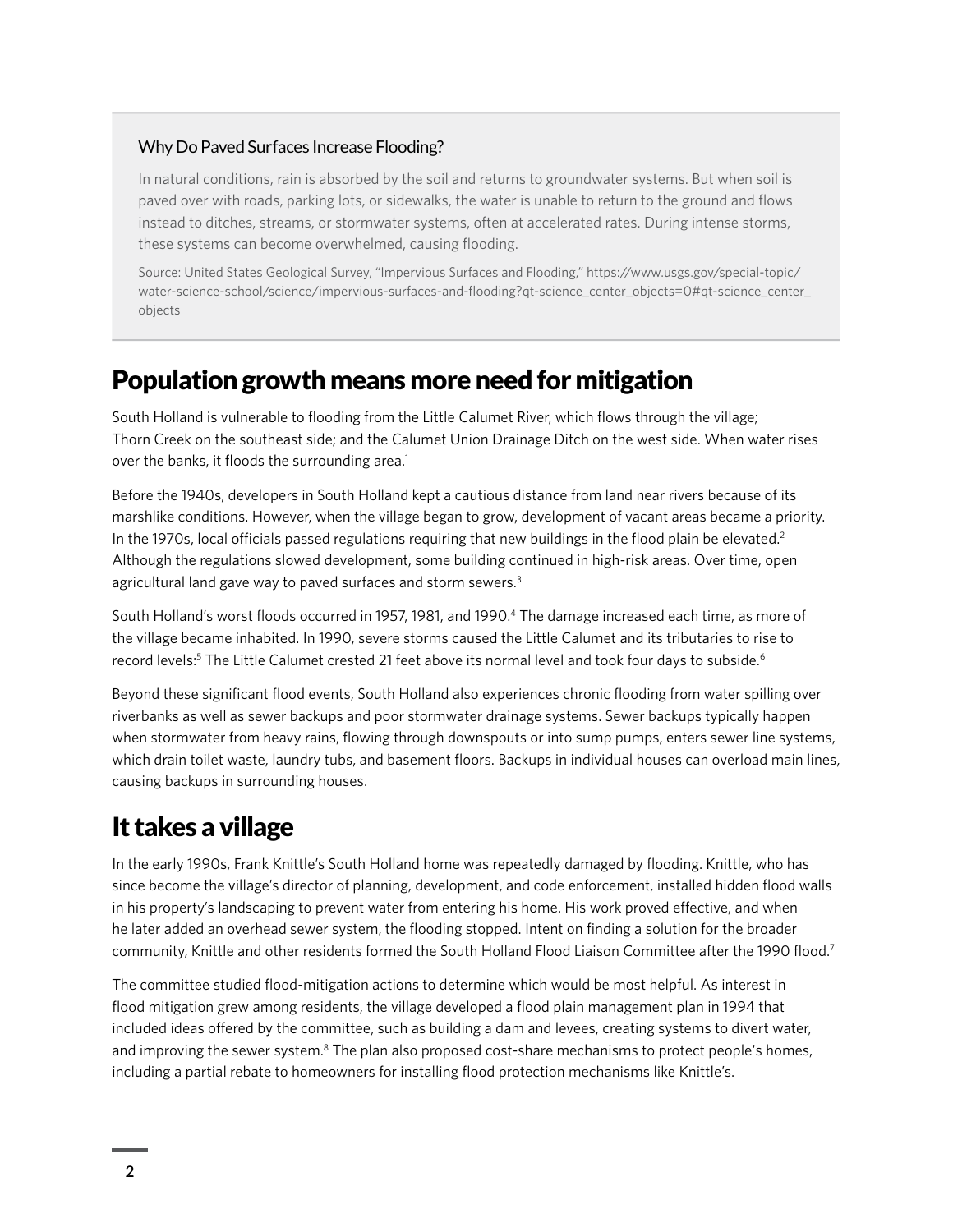Whereas some other cities and towns have offered residents incentives to leave flood-prone areas—reaping significant benefits—authors of South Holland's plan thought the rebate proposal could reduce risk to a number of existing structures.

# Building the program

That same year, South Holland's mayor and board of trustees adopted the plan's recommendation for the rebate, allocating money from the village's budget. The program offers owners of single-family, owner-occupied residences a 25 percent rebate for projects, up to \$2,500 per project per property. Approved projects include measures to prevent water from entering a home, including adding downspouts and flood walls; sewer backup projects, such as installing overhead sewers and backflow valves; and removal of connections from stormwater sewers. Rebates can also be used for subsurface projects, including installing interior and exterior drain tile, waterproofing foundation walls, and fixing cracks in these walls.<sup>9</sup>

According to the village, the most common projects that residents have carried out are repairing cracks in their homes' foundations and installing drain-tile systems<sup>10</sup>—pipes that are installed underground, around a home, that collect and move water away from it.<sup>11</sup> Local officials recommend that residents who install the systems turn parts of their properties into vegetated areas to slow the rate of runoff, cut down on flooding, and reduce pollutants that would otherwise be swept into nearby waterways.<sup>12</sup>

#### What Constitutes a Sewer Backup Project?

Most homes in South Holland have a sewer system that uses gravity: A sewer pipe under the basement floor drains into the local sewer system. When that system is overloaded, sewage drains in a home can back up.

An overhead sewer redirects a home's sewage to an ejector pit. The pit pumps the sewage overhead, then down to the exit point, about midheight of a basement wall, where it diverts at a steep slope into the village's sewer system. If that becomes overloaded, the sewage water probably will back up only into the slope—not into the house.

Source: Village of South Holland, "Sewer Backup," [http://southhollandorg1.ipower.com/departments/flood](http://southhollandorg1.ipower.com/departments/flood-assistance/flood-protection/sewer-backup/#Overhead)[assistance/flood-protection/sewer-backup/#Overhead](http://southhollandorg1.ipower.com/departments/flood-assistance/flood-protection/sewer-backup/#Overhead)

These solutions have been helpful, but they do not address a problem the village is experiencing with increasing frequency: sewer backups in basements. So South Holland launched a pilot program in 2016 that covers half the cost—up to \$5,000—if residents install systems to prevent sewer backups. These systems include overhead sewers, outside ejector pit/pumps, and exterior backwater valves. The participating homeowner gives the village half the funds required for the approved project before construction begins, and after the work is completed, the village pays the contractor the full cost, up to \$10,000.13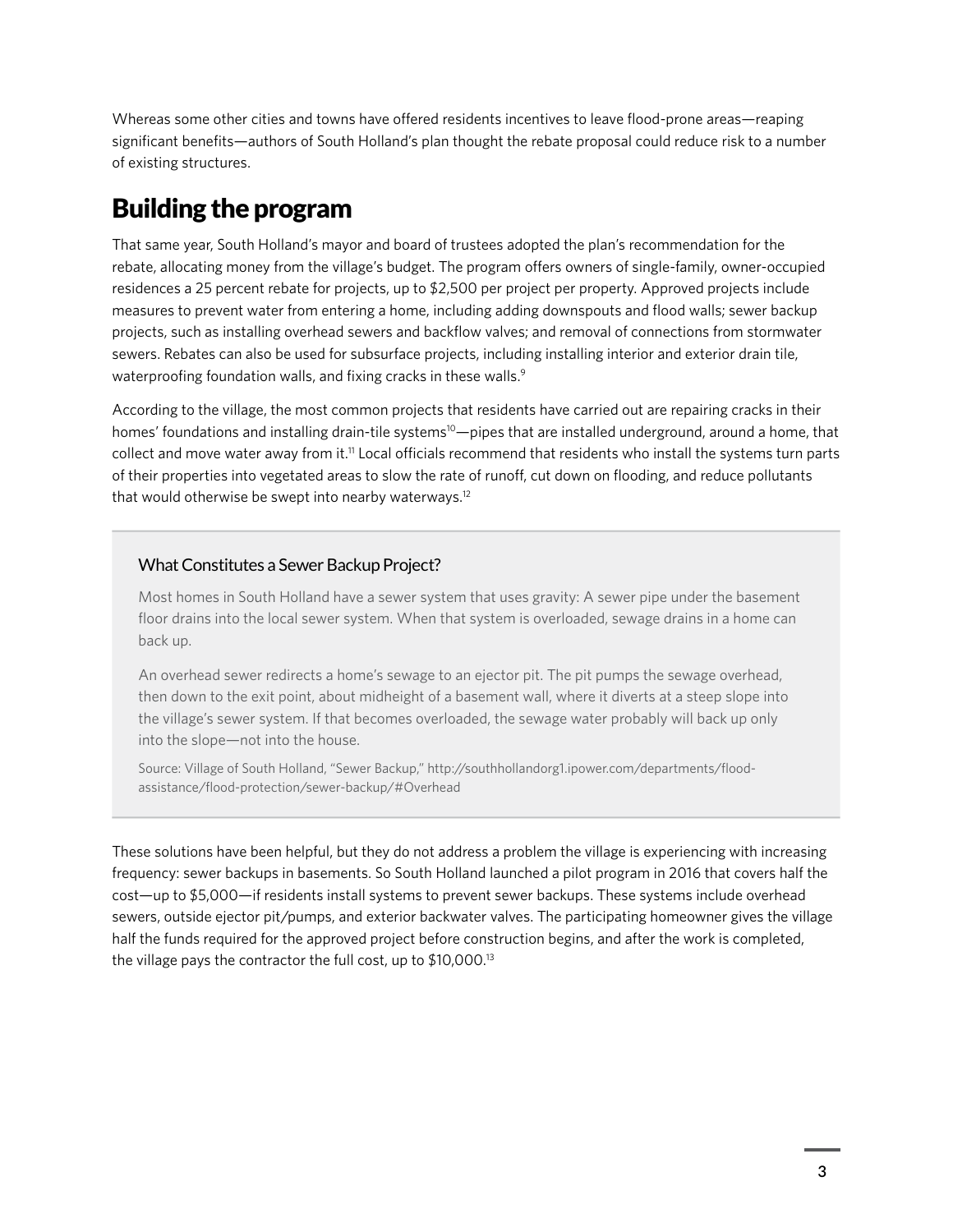# Nearly \$3 million in projects

In the program's first year, village officials allocated \$100,000 of South Holland's budget for rebates and loan subsidies to help residents flood-proof their homes. As of February 2019, 1,172 of 8,200 households have used the rebates to install \$2.9 million in flood-proofing projects, and the village has spent more than \$800,000 to reimburse them.<sup>14</sup>

Figure 1

# **Rebate Spurs Nearly \$3 Million in Flood Prevention Projects**

South Holland, Illinois, mitigation incentive results in homeowners tripling overall investment



Source: B. Smith, flood assistance coordinator, South Holland, email to The Pew Charitable Trusts, Feb. 13, 2019 © 2019 The Pew Charitable Trusts

Residents who took advantage of the rebate have experienced less flooding, said Brian Smith, flood assistance coordinator of the village's Department of Planning, Development, and Code Enforcement. "We have heard time and time again how the basements and other areas of the home do not take water [any longer]."15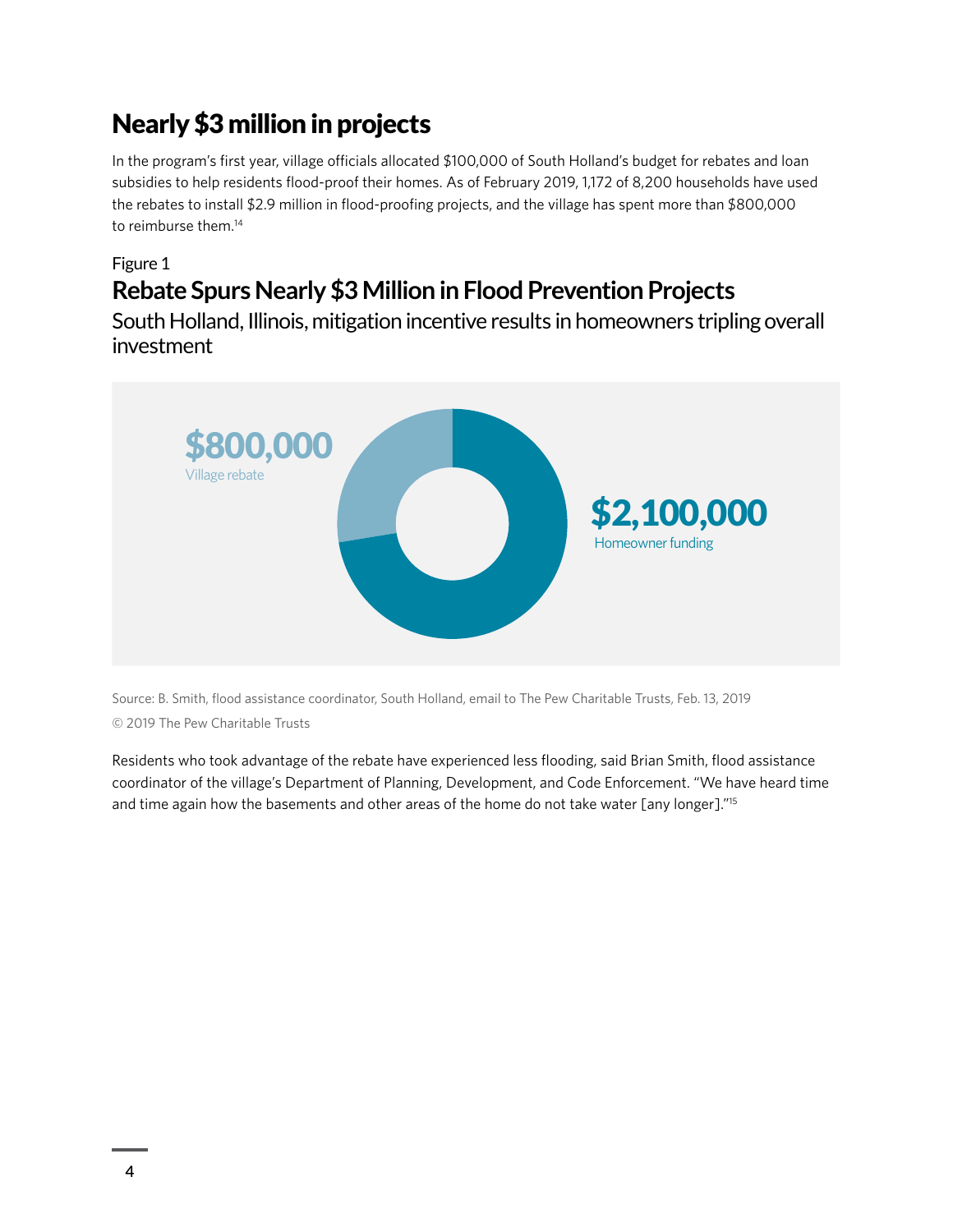#### Reservoir Provides Some Relief From Flooding to Chicago-Area Communities

The Metropolitan Water Reclamation District of Greater Chicago is developing a large-scale tunnel and reservoir system to divert heavy rainfall.16 The Thornton Composite Reservoir, completed in late 2015 and the largest part of the project, is providing flood relief for 14 communities, including South Holland.

The \$429 million reservoir is capable of diverting almost 8 billion gallons of rainfall.<sup>17</sup> As a result, rivers and combined sewer systems are less likely to be overwhelmed during heavy rainfalls. Although the tunnels and reservoir have provided significant relief to the metropolitan district, residents of South Holland continue to experience flood damage from sewer backups and look to the village rebate program for protection.



The Thornton Reservoir diverts heavy rainfall to relieve storm- and sewer-drainage systems in communities in the greater Chicago area, including South Holland.

The village continues to find better ways to mitigate flooding from overwhelmed stormwater systems. In June 2018, officials released a comprehensive plan that emphasized the importance of maintaining green spaces to absorb stormwater and called for incorporating more natural features in developed areas to reduce runoff.<sup>18</sup>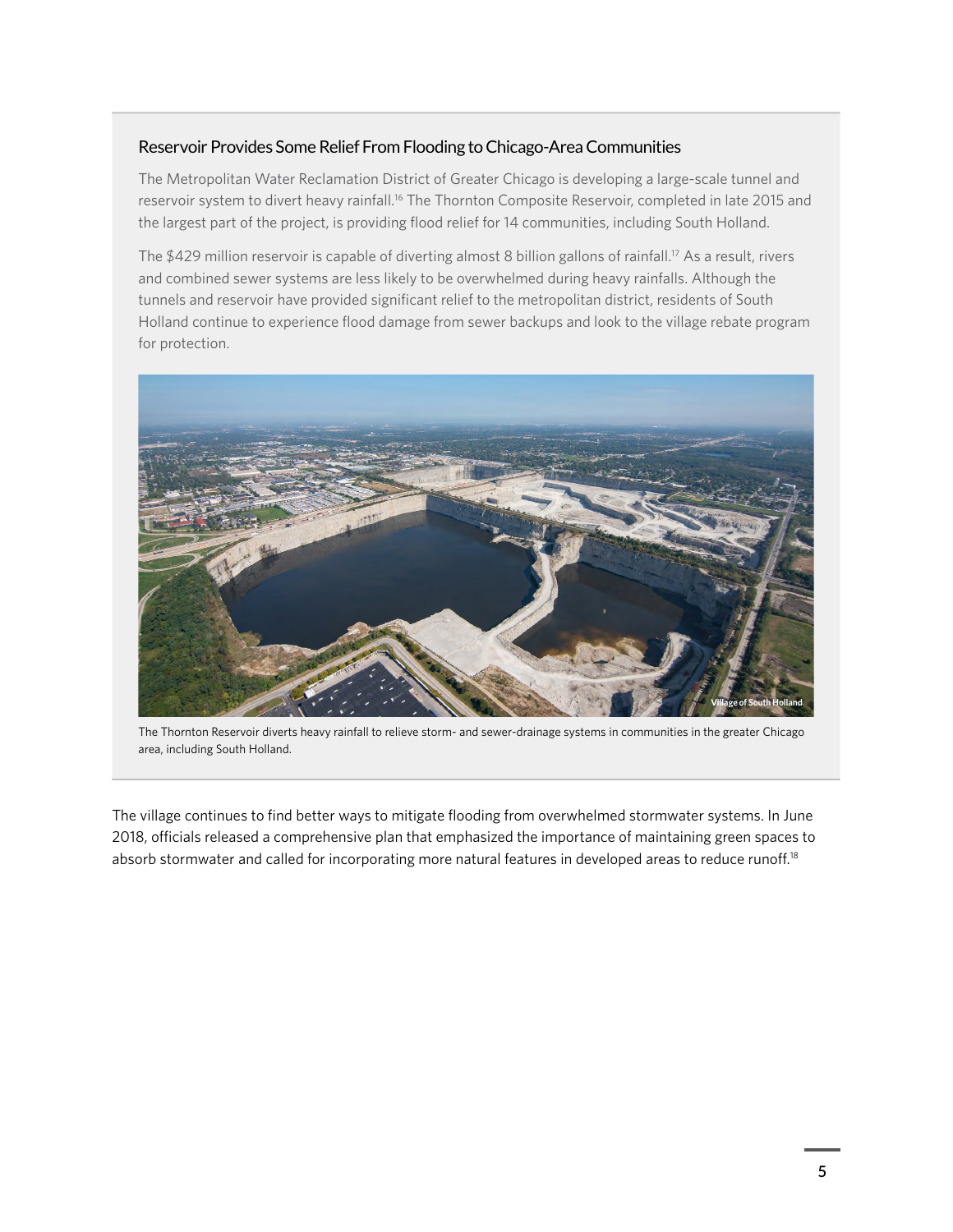## Conclusion

Despite progress in countering flood risk, South Holland officials said the village's systems still cannot handle the increased amount of water the area has received in the last decade. According to Smith, "Water is now going where it hasn't before."19

Officials have promoted the flood resilience measures, including the rebate program, through a village newsletter and website and the local cable television channel. The village's Building and Code Department also holds an annual Flood Information Day, and officials attend community meetings. However, officials said it's difficult to motivate residents to take mitigation measures before a flood occurs, and some residents are still unaware of the rebate program.

A related challenge is finding villagers willing to take on bigger projects that are more effective at preventing flooding, such as installing entirely new sewer systems to prevent backups. Smith said that although the rebate program has been successful, some residents cannot afford to install flood mitigation systems.

As the village continues to educate residents about the program, the results to date show how a targeted incentive can motivate homeowners to take the lead in reducing flood risk.

*"Mitigation Matters: Policy Solutions to Reduce Local Flood Risk" examines policies in 13 locations: Arkansas; Brevard, North Carolina; Fort Collins, Colorado; Indiana; Iowa; Maryland; Milwaukee; Minnesota; Norfolk, Virginia; South Holland, Illinois; Vermont; Washington state; and Wisconsin.*

*To prepare the briefs, The Pew Charitable Trusts contracted with consulting engineering firm Dewberry, which identified a range of state and local policies across the U.S. that are helping to reduce flood risk. Local officials and disaster resilience experts provided input during the research process. Two external reviewers—Nate Woiwode, project manager of The Nature Conservancy's North American Risk Reduction and Resilience team, and Elizabeth Albright, assistant professor of the practice of environmental science and policy methods at Duke University's Nicholas School of the Environment provided expert insight. Neither they nor their organizations necessarily endorse the conclusions.*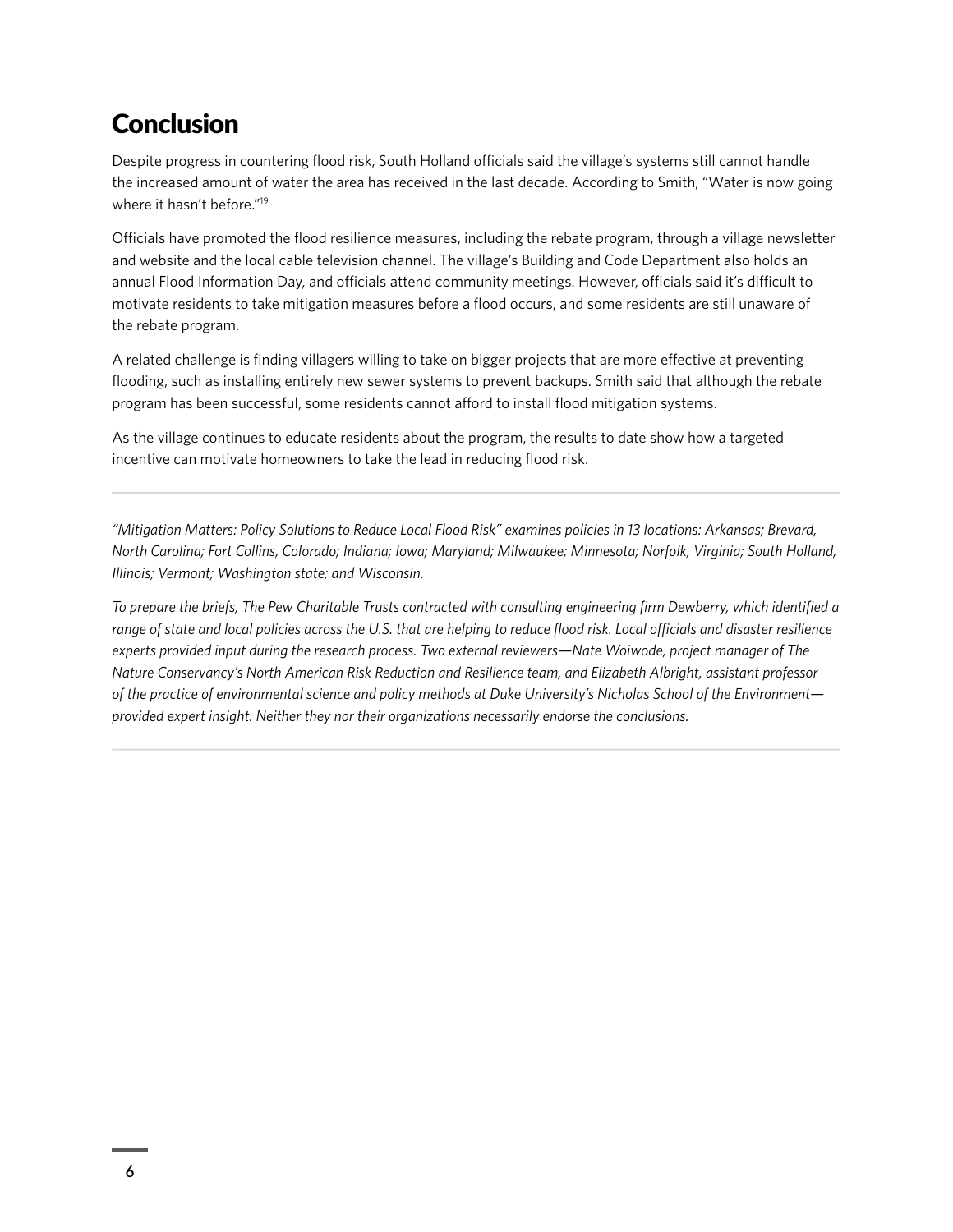### Endnotes

- 1 Village of South Holland, "Why Flooding Sometimes Occurs in South Holland," accessed Nov. 12, 2018, [http://www.southholland.org/](http://www.southholland.org/departments/flood-assistance/flood-articles/flooding-occurs/) [departments/flood-assistance/flood-articles/flooding-occurs/](http://www.southholland.org/departments/flood-assistance/flood-articles/flooding-occurs/).
- 2 Village of South Holland, "Floodplain Management Plan," accessed Nov. 12, 2018, [http://www.southholland.org/departments/flood](http://www.southholland.org/departments/flood-assistance/floodplain-management-plan/)[assistance/floodplain-management-plan/](http://www.southholland.org/departments/flood-assistance/floodplain-management-plan/).
- 3 Village of South Holland, "Why Flooding Sometimes Occurs."
- 4 Ibid.
- 5 Village of South Holland, "Floodplain Management Plan."
- 6 Village of South Holland, "Floodplain Management Plan," accessed Nov. 12, 2018, [http://www.southholland.org/departments/flood](http://www.southholland.org/departments/flood-assistance/floodplain-management-plan/)[assistance/floodplain-management-plan/](http://www.southholland.org/departments/flood-assistance/floodplain-management-plan/); Village of South Holland, "Little Calumet River Flood Levels," accessed July 11, 2019, [http://](http://southhollandorg1.ipower.com/departments/flood-assistance/little-calumet-river-flood-levels/) [southhollandorg1.ipower.com/departments/flood-assistance/little-calumet-river-flood-levels/](http://southhollandorg1.ipower.com/departments/flood-assistance/little-calumet-river-flood-levels/).
- 7 Association of Floodplain Management, "Building Public Support for Floodplain Management" (February 2010), [https://www.floods.org/](https://www.floods.org/ace-files/documentlibrary/Publications/BPS_Guidebook_2_1_10.pdf) [ace-files/documentlibrary/Publications/BPS\\_Guidebook\\_2\\_1\\_10.pdf.](https://www.floods.org/ace-files/documentlibrary/Publications/BPS_Guidebook_2_1_10.pdf)
- 8 Village of South Holland, "Floodplain Management Plan."
- 9 Village of South Holland, "Flood Assistance Rebate Program," accessed Oct. 1, 2019, [http://southhollandorg1.ipower.com/](http://southhollandorg1.ipower.com/FloodProtection/FloodRebateBrochure.pdf) [FloodProtection/FloodRebateBrochure.pdf](http://southhollandorg1.ipower.com/FloodProtection/FloodRebateBrochure.pdf).
- 10 B. Smith, flood assistance coordinator, village of South Holland, email to C. Whitehead, senior environmental specialist, Dewberry, Aug. 23, 2018.
- 11 All-Dry of Chicago, "All-Dry Drain Tile System," accessed Jan. 15, 2019, [http://www.alldryofchicago.com/services\\_drain-tile.html](http://www.alldryofchicago.com/services_drain-tile.html).
- 12 Village of South Holland, "Protecting Our Streams," accessed Aug. 15, 2019, [http://southhollandorg1.ipower.com/departments/flood](http://southhollandorg1.ipower.com/departments/flood-assistance/flood-protection/protecting-streams/)[assistance/flood-protection/protecting-streams/.](http://southhollandorg1.ipower.com/departments/flood-assistance/flood-protection/protecting-streams/)
- 13 Village of South Holland, "Sewer Backup Prevention Pilot Program: Financial Assistance for Homeowners" (last visited Oct. 1, 2019), [http://southhollandorg1.ipower.com/PublicWorks/SouthHolland-MS4AnnualReport2017.pdf.](http://southhollandorg1.ipower.com/PublicWorks/SouthHolland-MS4AnnualReport2017.pdf)
- 14 B. Smith, flood assistance coordinator, village of South Holland, email to C. Whitehead, senior environmental specialist, Dewberry, Feb. 13, 2019.
- 15 Ibid.
- 16 Metropolitan Water Reclamation District of Greater Chicago, "Tunnel and Reservoir Plan," accessed Aug. 16, 2019, [https://mwrd.org/](https://mwrd.org/tunnel-and-reservoir-plan) [tunnel-and-reservoir-plan](https://mwrd.org/tunnel-and-reservoir-plan).
- *17 Water & Wastes Digest*, "Thornton Composite Reservoir," Dec. 12, 2016,<https://www.wwdmag.com/thornton-composite-reservoir>.
- 18 Village of South Holland, "Village of South Holland Comprehensive Plan" (2018), [https://southholland.org/south-holland-comprehensive](https://southholland.org/south-holland-comprehensive-plan/)[plan/](https://southholland.org/south-holland-comprehensive-plan/).
- 19 B. Smith, flood assistance coordinator, village of South Holland, email to C. Whitehead, senior environmental specialist, Dewberry, Aug. 17, 2018.